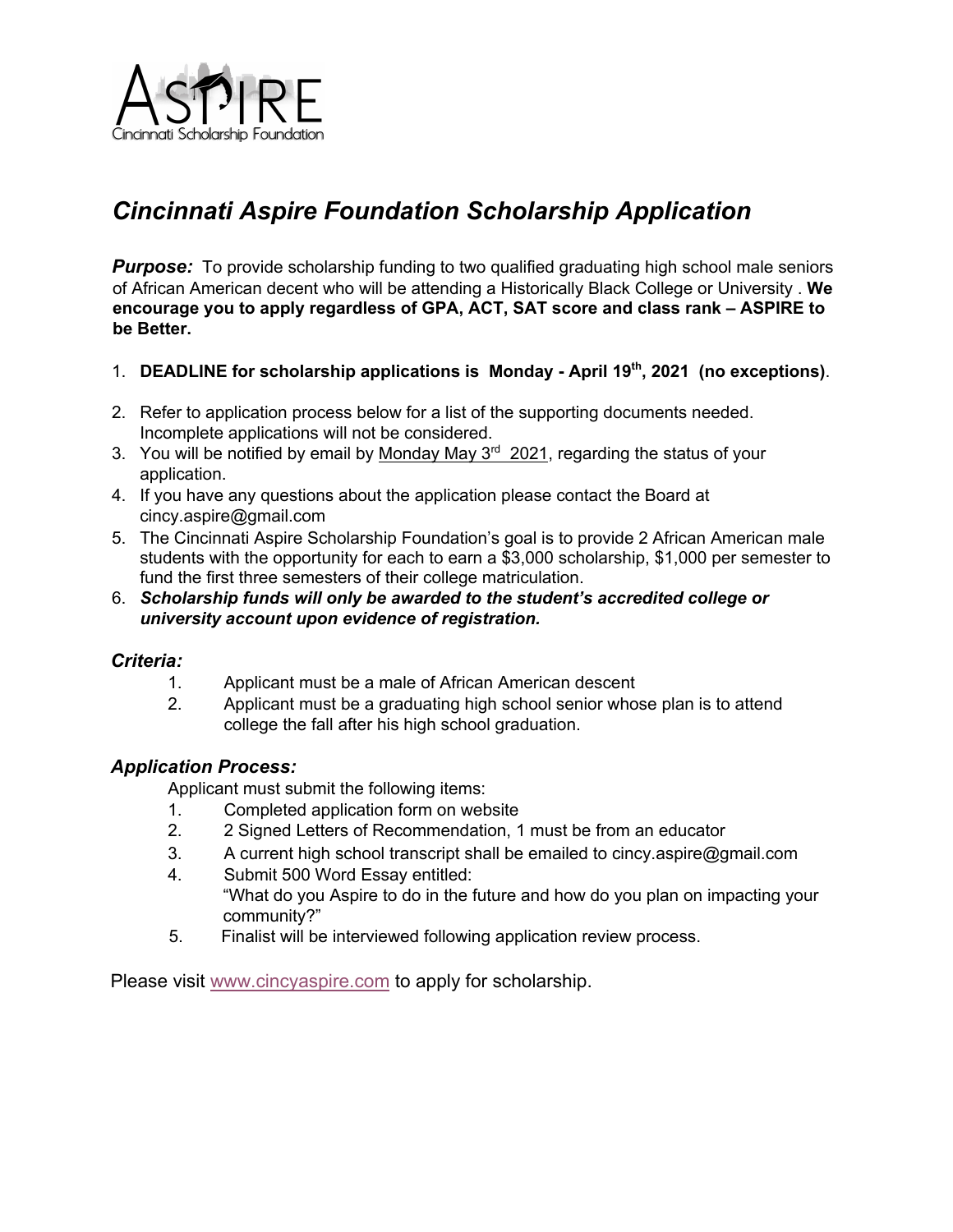

| <b>ASPIRE Scholarship Application</b>                                                                 |
|-------------------------------------------------------------------------------------------------------|
| <b>Student Name:</b>                                                                                  |
| Home Address:                                                                                         |
| Telephone number:                                                                                     |
| Date of Birth:<br><u> 1989 - Johann Barbara, martxa al</u>                                            |
| Parent / Guardian Name & Phone number                                                                 |
| <b>Current High School Attending</b>                                                                  |
| $HBCU(s)$ you have applied to or will be applying to                                                  |
| Desired Major (if known):                                                                             |
| E-mail Address:                                                                                       |
| Extracurricular Activities (include sports, clubs, employment history w/ approximate<br>dates/years): |
|                                                                                                       |
|                                                                                                       |
|                                                                                                       |

Special Honors Earned: (include any scholastic, athletic, and civic awards along with dates)